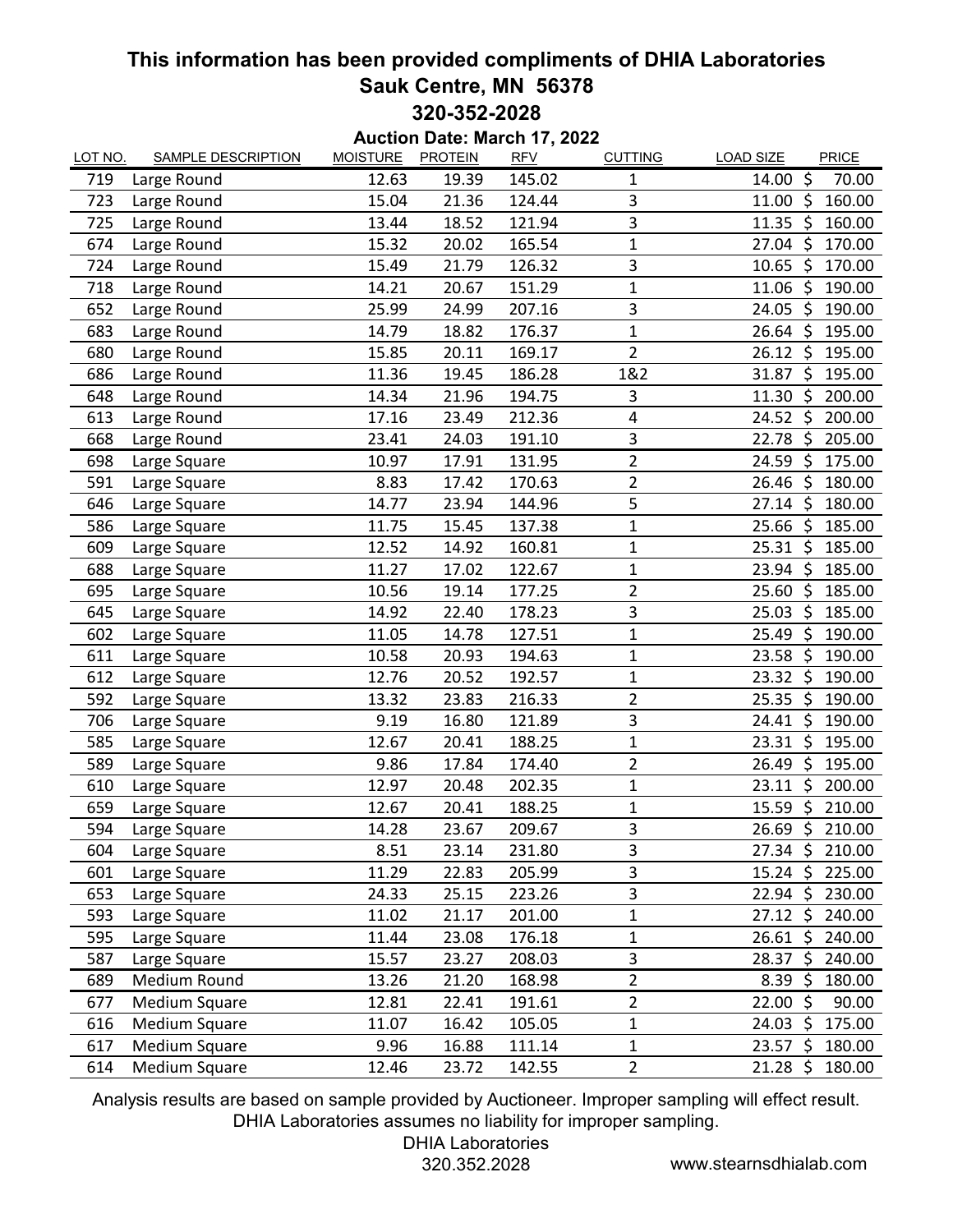## **Auction Date: March 17, 2022**

| LOT NO. | <b>SAMPLE DESCRIPTION</b> | <u>MOISTURE</u> | <b>PROTEIN</b> | Autholi Dale: Martin $\mathbf{r}$ , 2022<br><b>RFV</b> | <b>CUTTING</b> | <b>LOAD SIZE</b>    |      | PRICE  |
|---------|---------------------------|-----------------|----------------|--------------------------------------------------------|----------------|---------------------|------|--------|
| 704     | Medium Square             | 11.28           | 21.85          | 197.89                                                 | $\overline{2}$ | 23.15               | -Ŝ   | 180.00 |
| 705     | Medium Square             | 12.05           | 22.53          | 170.45                                                 | 1              | $27.43 \; \zeta$    |      | 185.00 |
| 599     | Medium Square             | 11.92           | 19.56          | 152.15                                                 | $\overline{2}$ | 24.90               | -\$  | 185.00 |
| 642     | Medium Square             | 14.41           | 17.65          | 110.18                                                 | $\overline{2}$ | 9.63                | -Ś   | 185.00 |
| 721     | Medium Square             | 10.28           | 19.68          | 138.77                                                 | $\overline{2}$ | $7.73$ \$           |      | 185.00 |
| 656     | Medium Square             | 13.55           | 23.94          | 122.48                                                 | 3              | 19.02 \$            |      | 185.00 |
| 687     | Medium Square             | 9.56            | 16.82          | 119.08                                                 | 3              | $25.14$ \$          |      | 185.00 |
| 716     | Medium Square             | 15.43           | 23.87          | 135.60                                                 | 3              | $15.22 \div$        |      | 185.00 |
| 605     | Medium Square             | 12.67           | 20.28          | 162.94                                                 | 2&3            | $23.22$ \$          |      | 185.00 |
| 596     | <b>Medium Square</b>      | 11.49           | 18.52          | 144.02                                                 | 1              | 23.33               | -\$  | 190.00 |
| 597     | Medium Square             | 10.39           | 20.13          | 155.52                                                 | 1              | 23.30 \$            |      | 195.00 |
| 649     | Medium Square             | 12.64           | 24.42          | 185.92                                                 | 3              | 24.31 \$            |      | 200.00 |
| 703     | Medium Square             | 14.51           | 19.24          | 148.21                                                 | 3              | 22.95               | Ŝ.   | 200.00 |
| 628     | Medium Square             | 12.88           | 20.14          | 136.30                                                 | $\overline{2}$ | 24.00 \$            |      | 205.00 |
| 640     | Medium Square             | 11.04           | 19.60          | 183.32                                                 | 1              | $26.11$ \$          |      | 210.00 |
| 627     | <b>Medium Square</b>      | 13.76           | 26.77          | 233.41                                                 | 3              | 25.92 \$            |      | 210.00 |
| 701     | <b>Medium Square</b>      | 12.81           | 22.44          | 193.64                                                 | 1              | 24.48               | - \$ | 215.00 |
| 636     | Medium Square             | 11.22           | 20.31          | 171.71                                                 | 1              | $9.68$ \$           |      | 220.00 |
| 647     | Medium Square             | 12.64           | 20.76          | 172.41                                                 | 1              | $10.40~\text{S}$    |      | 220.00 |
| 632     | Medium Square             | 8.82            | 18.77          | 175.25                                                 | $\overline{2}$ | 24.03               | S.   | 220.00 |
| 681     | Medium Square             | 10.24           | 21.90          | 196.80                                                 | $\overline{2}$ | $26.65$ \$          |      | 220.00 |
| 702     | Medium Square             | 12.29           | 20.03          | 212.84                                                 | 3              | $27.47 \text{ }$    |      | 220.00 |
| 643     | Medium Square             | 18.21           | 23.36          | 211.92                                                 | 4              | 25.08               | Š.   | 220.00 |
| 631     | Medium Square             | 15.30           | 21.00          | 186.55                                                 | 3              | 23.69               | Ŝ.   | 225.00 |
| 644     | Medium Square             | 11.39           | 20.41          | 196.40                                                 | $\overline{2}$ | 26.48               | \$   | 230.00 |
| 657     | Medium Square             | 11.74           | 21.26          | 210.74                                                 | 3              | 28.71               | Ŝ.   | 230.00 |
| 608     | Medium Square             | 11.64           | 20.87          | 186.53                                                 | 4              | 19.29               | - \$ | 230.00 |
| 584     | Medium Square             | 11.95           | 21.42          | 187.74                                                 | 1              | 8.88                | \$   | 235.00 |
| 629     | Medium Square             | 12.66           | 21.69          | 183.30                                                 | $\overline{2}$ | 25.08               | -Ś   | 235.00 |
| 622     | Large Round               | 22.82           | 15.16          | 142.01                                                 | None Given     | 13.60               | - \$ | 150.00 |
| 667     | Large Round               | 14.27           | 11.92          | 125.32                                                 | Mixed 1        | 15.71 \$            |      | 160.00 |
| 673     | Large Round               | 11.10           | 16.74          | 119.57                                                 | Mixed 2        | $16.32 \text{ }$    |      | 175.00 |
| 619     | Large Round               | 15.30           | 20.60          | 141.68                                                 | Mixed 3        | $25.11 \; \text{S}$ |      | 180.00 |
| 661     | Large Round               | 10.33           | 15.75          | 119.81                                                 | Mixed 2        | $10.69$ \$          |      | 185.00 |
| 660     | Large Round               | 15.30           | 20.60          | 141.68                                                 | Mixed 3        | $9.29$ \$           |      | 185.00 |
| 655     | Large Round               | 12.69           | 17.45          | 110.45                                                 | Mixed 2        | $26.39 \; \simeq$   |      | 190.00 |
| 620     | Large Round               | 16.59           | 20.54          | 135.36                                                 | Mixed 4        | $28.19 \; \simeq$   |      | 200.00 |
| 717     | Large Square              | 12.74           | 12.08          | 106.90                                                 | Mixed 2        | 22.75               | -\$  | 235.00 |
| 583     | Medium Square             | 10.94           | 15.91          | 158.71                                                 | Mixed 3        | 13.87               | \$   | 185.00 |
| 607     | Medium Square             | 11.66           | 17.87          | 140.89                                                 | Mixed 2        | $20.01$ \$          |      | 190.00 |
| 582     | Medium Square             | 12.02           | 13.60          | 121.05                                                 | Mixed 2        | $10.34 \; \zeta$    |      | 210.00 |
| 685     | Medium Square             | 11.42           | 14.61          | 142.85                                                 | Mixed 2        | 24.77               | - \$ | 215.00 |
| 692     | Medium Round              | 41.75           | 21.15          | 168.17                                                 | Balage 4       | 24.67               | \$   | 120.00 |
| 679     | Large Round               | 32.99           | 12.22          | 80.47                                                  | Grass 2        | 21.27 \$            |      | 140.00 |
| 635     | Large Round               | 17.91           | 9.56           | 101.36                                                 | Grass 1        | 5.26 \$             |      | 150.00 |

Analysis results are based on sample provided by Auctioneer. Improper sampling will effect result. DHIA Laboratories assumes no liability for improper sampling.

DHIA Laboratories

320.352.2028 www.stearnsdhialab.com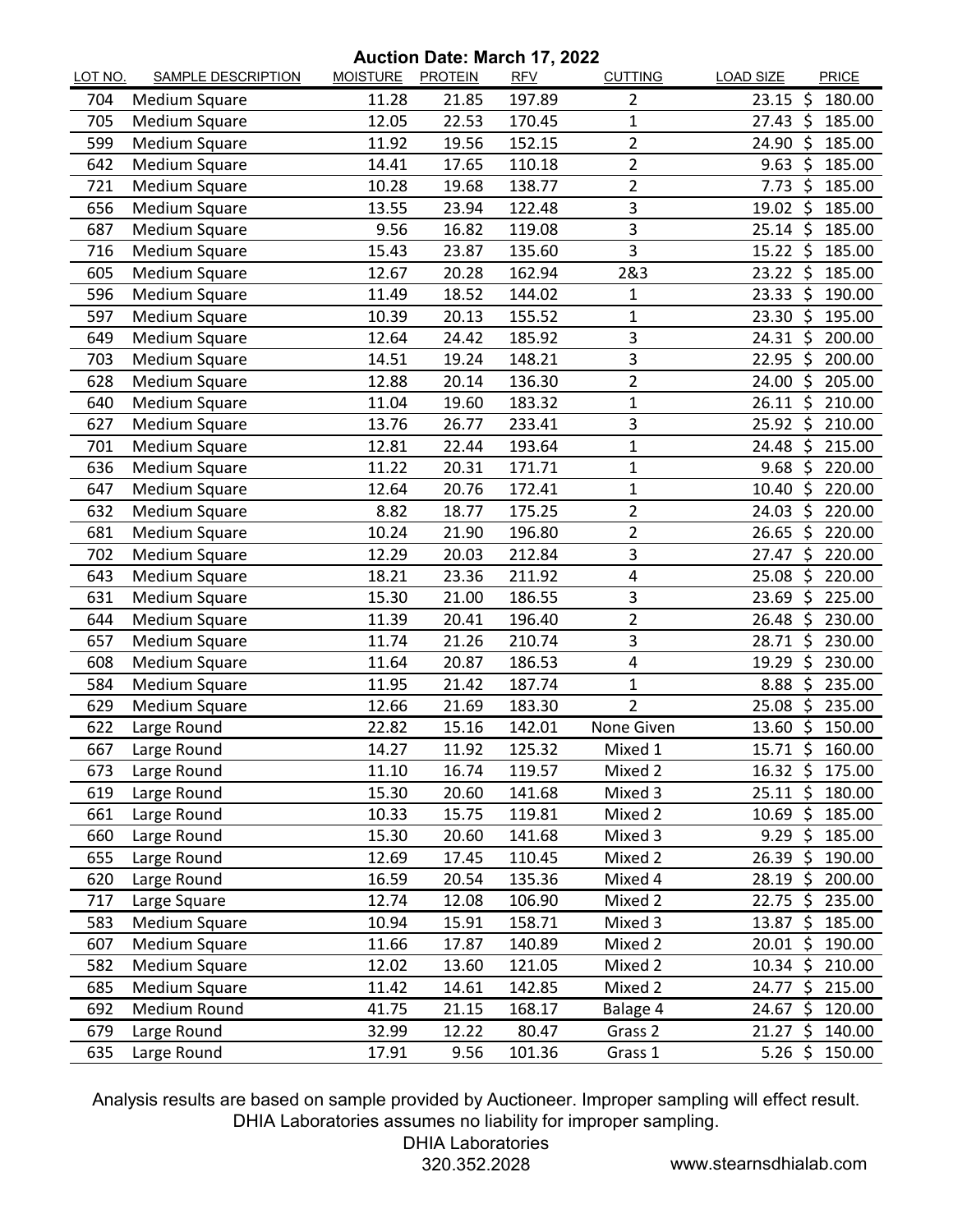## **Auction Date: March 17, 2022**

| LOT NO. | <b>SAMPLE DESCRIPTION</b> | MOISTURE PROTEIN |                    | <b>RFV</b> | <b>CUTTING</b> | <b>LOAD SIZE</b>  |     | PRICE  |
|---------|---------------------------|------------------|--------------------|------------|----------------|-------------------|-----|--------|
| 654     | Large Round               | 18.92            | 8.71               | 60.07      | Grass 1        | 14.28             | -\$ | 150.00 |
| 697     | Large Round               | 13.72            | 4.14               | 81.72      | Grass          | $18.25$ \$        |     | 160.00 |
| 658     | Large Round               | 11.96            | 4.56               | 83.48      | Grass 1        | 17.79 \$          |     | 160.00 |
| 651     | Large Round               | 16.83            | 14.75              | 118.57     | Grass 1        | $21.41$ \$        |     | 170.00 |
| 678     | Large Round               | 13.09            | 10.12              | 70.40      | Grass 1        | 9.53              | -\$ | 175.00 |
| 676     | Large Round               | 15.08            | 14.99              | 105.09     | Grass 2        | 22.34 \$          |     | 185.00 |
| 675     | Small Round               | 24.38            | 12.20              | 94.07      | Grass 2        | $10.28$ \$        |     | 160.00 |
| 630     | Large Round               |                  | <b>CORN STALKS</b> |            |                | 34 Bales \$       |     | 42.50  |
| 639     | Large Round               |                  | <b>CORN STALKS</b> |            |                | 34 Bales \$       |     | 46.00  |
| 634B    | Medium Square             |                  | <b>GRASS HAY</b>   |            |                | 12 Bales \$       |     | 70.00  |
| 669     | Large Round               |                  | <b>STRAW</b>       |            |                | 34 Bales \$       |     | 35.00  |
| 664     | Large Round               |                  | <b>STRAW</b>       |            |                | 34 Bales \$       |     | 40.00  |
| 700     | Large Round               |                  | <b>STRAW</b>       |            |                | 34 Bales \$       |     | 40.00  |
| 662     | Large Round               |                  | <b>STRAW</b>       |            |                | 14 Bales \$       |     | 55.00  |
| 615     | Large Round               |                  | <b>STRAW</b>       |            |                | 28 Bales \$       |     | 65.00  |
| 641     | Large Square              |                  | <b>STRAW</b>       |            |                | 24 Bales \$       |     | 40.00  |
| 623     | Large Square              |                  | <b>STRAW</b>       |            |                | 3 Bales \$        |     | 52.50  |
| 690     | Large Square              |                  | <b>STRAW</b>       |            |                | $26.22$ \$        |     | 95.00  |
| 588     | Large Square              |                  | <b>STRAW</b>       |            |                | 24.75 \$          |     | 100.00 |
| 590     | Large Square              |                  | <b>STRAW</b>       |            |                | 22.88             | -\$ | 100.00 |
| 600     | Large Square              |                  | <b>STRAW</b>       |            |                | $18.19 \; \simeq$ |     | 105.00 |
| 672     | Large Square              |                  | <b>STRAW</b>       |            |                | $23.21$ \$        |     | 105.00 |
| 691     | Large Square              |                  | <b>STRAW</b>       |            |                | 25.91 \$          |     | 105.00 |
| 598     | Large Square              |                  | <b>STRAW</b>       |            |                | 24.95 \$          |     | 110.00 |
| 618     | Large Square              |                  | <b>STRAW</b>       |            |                | 23.25             | -\$ | 110.00 |
| 624     | Large Square              |                  | <b>STRAW</b>       |            |                | 18.13             | -\$ | 110.00 |
| 603     | Large Square              |                  | <b>STRAW</b>       |            |                | $25.14$ \$        |     | 115.00 |
| 625     | Large Square              |                  | <b>STRAW</b>       |            |                | $27.12 \div$      |     | 115.00 |
| 670     | <b>Medium Square</b>      |                  | <b>STRAW</b>       |            |                | 54 Bales \$       |     | 20.00  |
| 665     | Medium Square             |                  | <b>STRAW</b>       |            |                | 57 Bales \$       |     | 25.00  |
| 671     | <b>Medium Square</b>      |                  | <b>STRAW</b>       |            |                | 72 Bales \$       |     | 25.00  |
| 696     | Medium Square             |                  | <b>STRAW</b>       |            |                | 72 Bales \$       |     | 27.50  |
| 699     | Medium Square             |                  | <b>STRAW</b>       |            |                | 72 Bales \$       |     | 27.50  |
| 626     | Medium Square             |                  | <b>STRAW</b>       |            |                | 72 Bales \$       |     | 30.00  |
| 634A    | Medium Square             |                  | <b>STRAW</b>       |            |                | 8 Bales \$        |     | 30.00  |
| 682     | Medium Square             |                  | <b>STRAW</b>       |            |                | 72 Bales \$       |     | 30.00  |
| 684     | Medium Square             |                  | <b>STRAW</b>       |            |                | $60$ Bales \$     |     | 30.00  |
| 633     | Medium Square             |                  | <b>STRAW</b>       |            |                | 54 Bales \$       |     | 32.50  |
| 606     | Medium Square             |                  | <b>STRAW</b>       |            |                | 72 Bales \$       |     | 35.00  |
| 650     | Medium Square             |                  | <b>STRAW</b>       |            |                | 57 Bales \$       |     | 35.00  |
| 722     | Medium Square             |                  | <b>STRAW</b>       |            |                | 74 Bales \$       |     | 35.00  |
| 638     | Medium Square             |                  | <b>STRAW</b>       |            |                | 54 Bales \$       |     | 40.00  |
| 720     | Medium Square             |                  | <b>STRAW</b>       |            |                | 36 Bales \$       |     | 40.00  |
| 637     | Medium Square             |                  | <b>STRAW</b>       |            |                | 36 Bales \$       |     | 42.50  |
| 663     | None Given                |                  | <b>STRAW</b>       |            |                | 15 Bales $\oint$  |     | 25.00  |

Analysis results are based on sample provided by Auctioneer. Improper sampling will effect result. DHIA Laboratories assumes no liability for improper sampling.

DHIA Laboratories